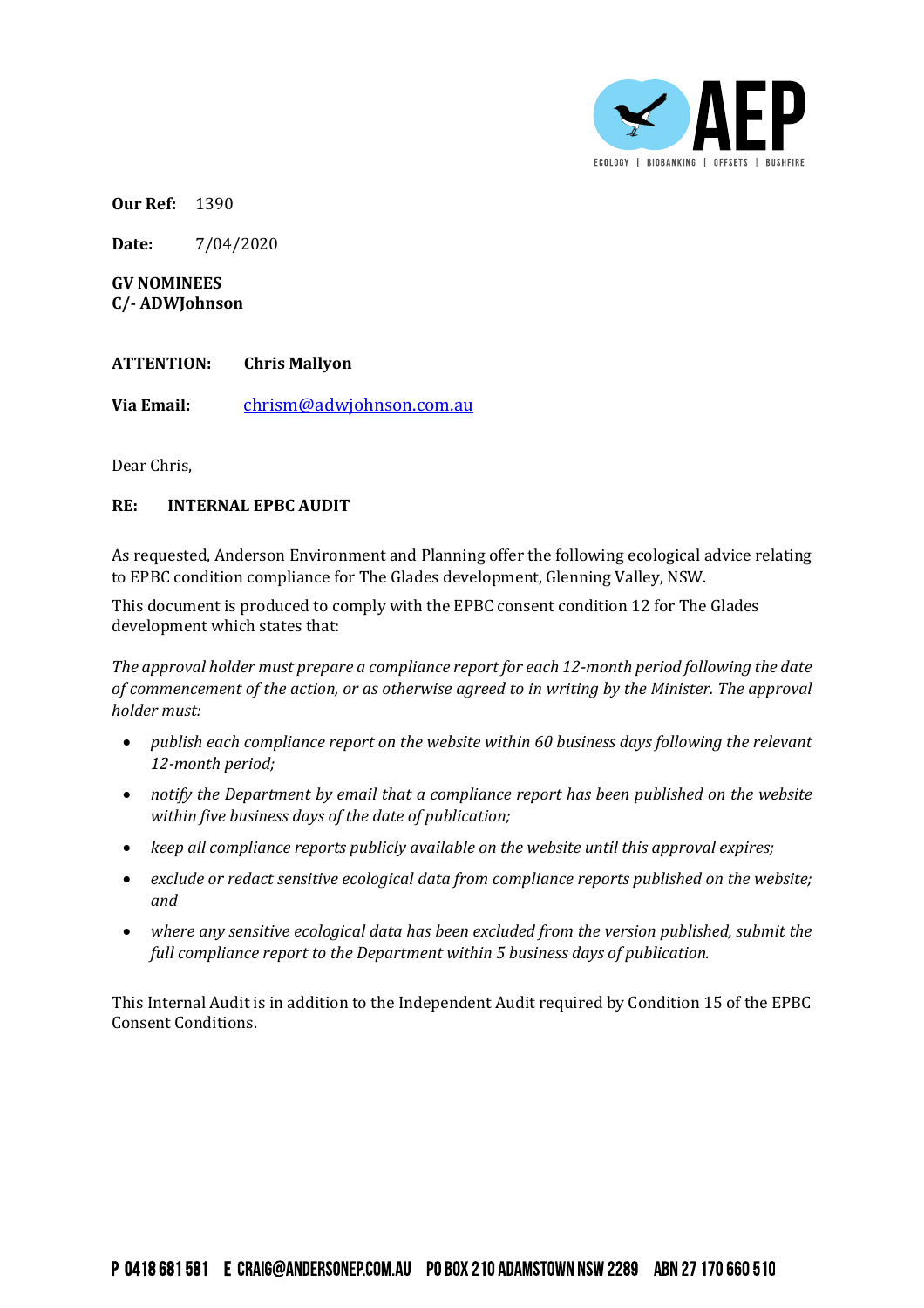

# **Part A Conditions**

*1. The person taking the action must implement conditions 1.4 to 1.8, the development of a Wildlife Management Strategy, of Schedule 1 of the BioBanking Statement issued under the Threatened Species Conservation Act 1995 (NSW) to mitigate the impacts of the action on Blackbutt Open Forest that provides habitat for protected matters.*

**AEP Comment:** This condition has been met with the implementation of a WMS over Stages 1, 4 and 5 clearing works.

*2. The person taking the action must implement condition 1.13, the development of a Vegetation and Fauna Management Plan, of Schedule 1 of the BioBanking Statement issued under the Threatened Species Conservation Act 1995 (NSW), to manage the impacts of the proposed action on retained vegetation that provides habitat for protected matters.*

**AEP Comment:** This condition has been met with the implementation of two VFMPs within the site. The VFMPs cover the White-bellied Sea-eagle impacts arising from Stage 1 land and the E2 and buffer lands associated with the entirety of the site.

*3. The person taking the action must implement all obligations specified in Schedule 2 of the BioBanking Statement issued under the Threatened Species Conservation Act 1995 (NSW) to offset the impacts of the action on Blackbutt Open Forest. If the ecosystem credits required under the obligations specified in Schedule 2 of the Biobanking Statement are retired under the Biodiversity Conservation Act 2016 (NSW), the person taking the action must satisfy the ecosystem credit requirement specified in Part 2 of the Statement of assessment of reasonable equivalence of biodiversity credits issued under the Biodiversity Conservation (Savings and Transitional) Regulation 2017 (NSW).*

*4. The offset measures required under condition 3 must be provided by retiring credits which are like for like for the protected matters.*

**AEP Comment:** Appropriate credits were bought and retired to meet all credit obligations associated with clearing of native vegetation within The Glades development.

*5. The person taking the action must notify the Department in writing of any proposed change to Schedule 2 of the BioBanking Statement within 10 business days of formally proposing a change or being made aware of a proposed change. The person taking the action must also notify the Department in writing of any change to Schedule 2 of the BioBanking Statement within 10 business days of a change being finalised.*

**AEP Comment:** No changes were made to Schedule 2 of the BioBanking Statement.

*6. To protect potential foraging habitat for protected matters the approval holder must not clear or modify more than 22.24 hectares of Blackbutt Open Forest in the area within the "Project Area Boundary" shown in Map 1. The person taking the action must not clear any areas outside the "Project Area Boundary"shown in Map 1.*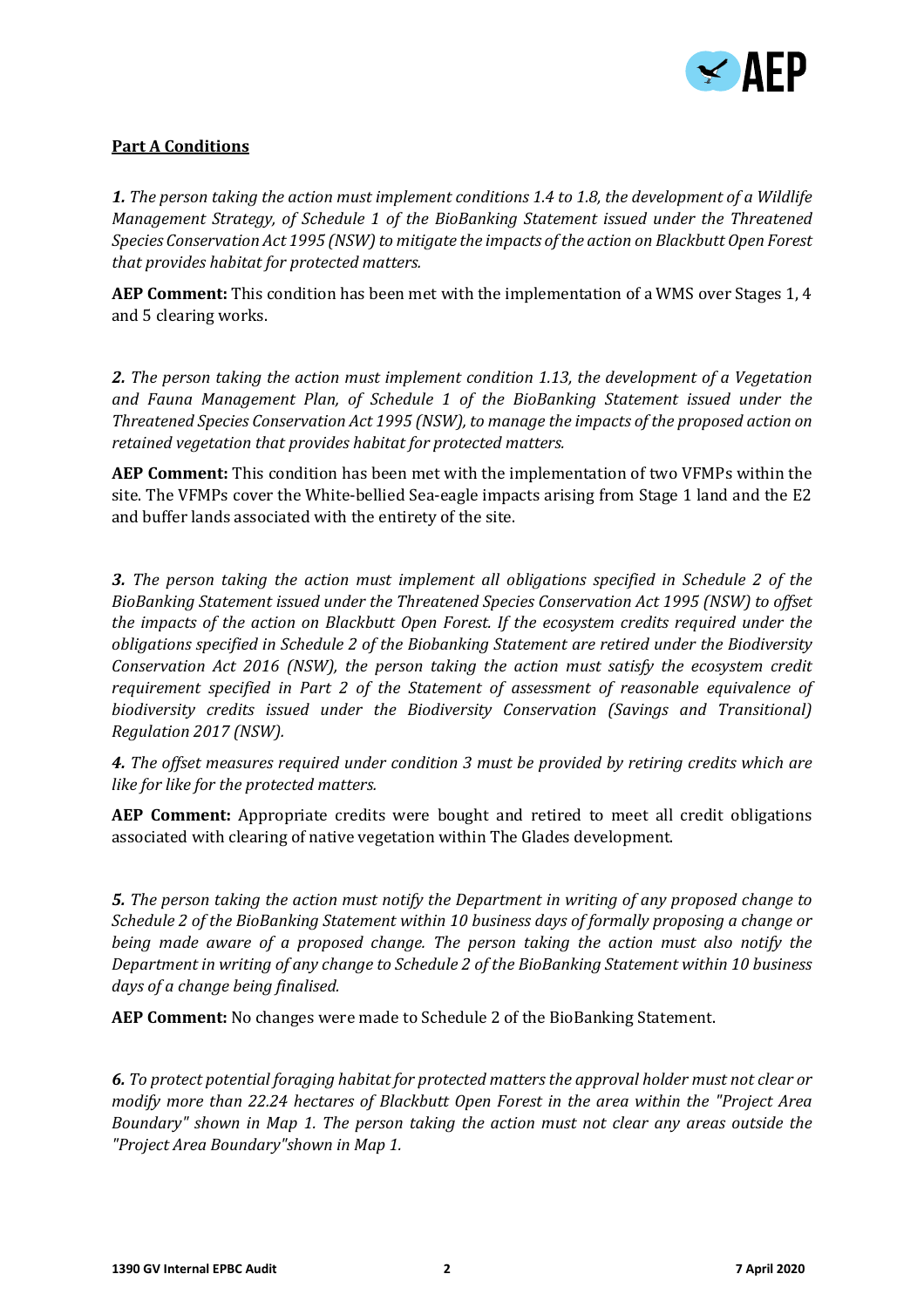

**AEP Comment:** No clearing occurred outside of the Project Area Boundary as shown in Map 1 as part of the Glades development clearing works. An area was cleared through the Blackbutt Open Forest adjacent to Blade Close to facilitate the construction of the trunk sewer main as part of Central Coast Council's Development Service Plan (DSP) for Glenning Valley. This asset is owned and maintained by Central Coast Council.

### **Part B Conditions**

*7. The approval holder must notify the Department in writing of the date of commencement of the action within 10 business days after the date of commencement of the action.*

**AEP Comment:** The department was notified on the 6th of February 2019 that Works were to commence on the 11<sup>th</sup> of February 2019. A further notification was sent on 11<sup>th</sup> March 2019 confirming that works had commenced on  $11<sup>th</sup>$  February 2019. Although technically this does not meet the exact requirements of the condition it is considered that the intention was to meet the condition and therefore it is believed that the condition is met.

*8. If the commencement of the action does not occur within 5 years from the date of this approval, then the approval holder must not commence the action without the prior written agreement of the Minister.*

**AEP Comment:** N/A as the action commenced before 5 year from the date of approval.

*9. The approval holder must maintain accurate and complete compliance records.*

**AEP Comment:** Compliance records are held by ADWJohnson and GV Nominees. Condition met.

*10. If the Department makes a request in writing, the approval holder must provide electronic copies of compliance records to the Department within the timeframe specified in the request.*

**AEP Comment:** No such request has been made as far as AEP but should a request be made compliance with this request could be met.

#### *11. The approval holder must:*

- *a. submit the Vegetation and Fauna Management Plan and Wildlife Management Strategy electronically to the Department within two months of its approval;*
- *b. publish the Vegetation and Fauna Management Plan and Wildlife Management Strategy on the website within two months of the date the plan is approved;*
- *c. keep plans published on the website until the end date of this approval.*

**AEP Comment:** AEP is given to understand that the VFMP was sent to the Department as per the condition and that the VFMP and WMS was published (and remains so) on The Glades website as per the condition.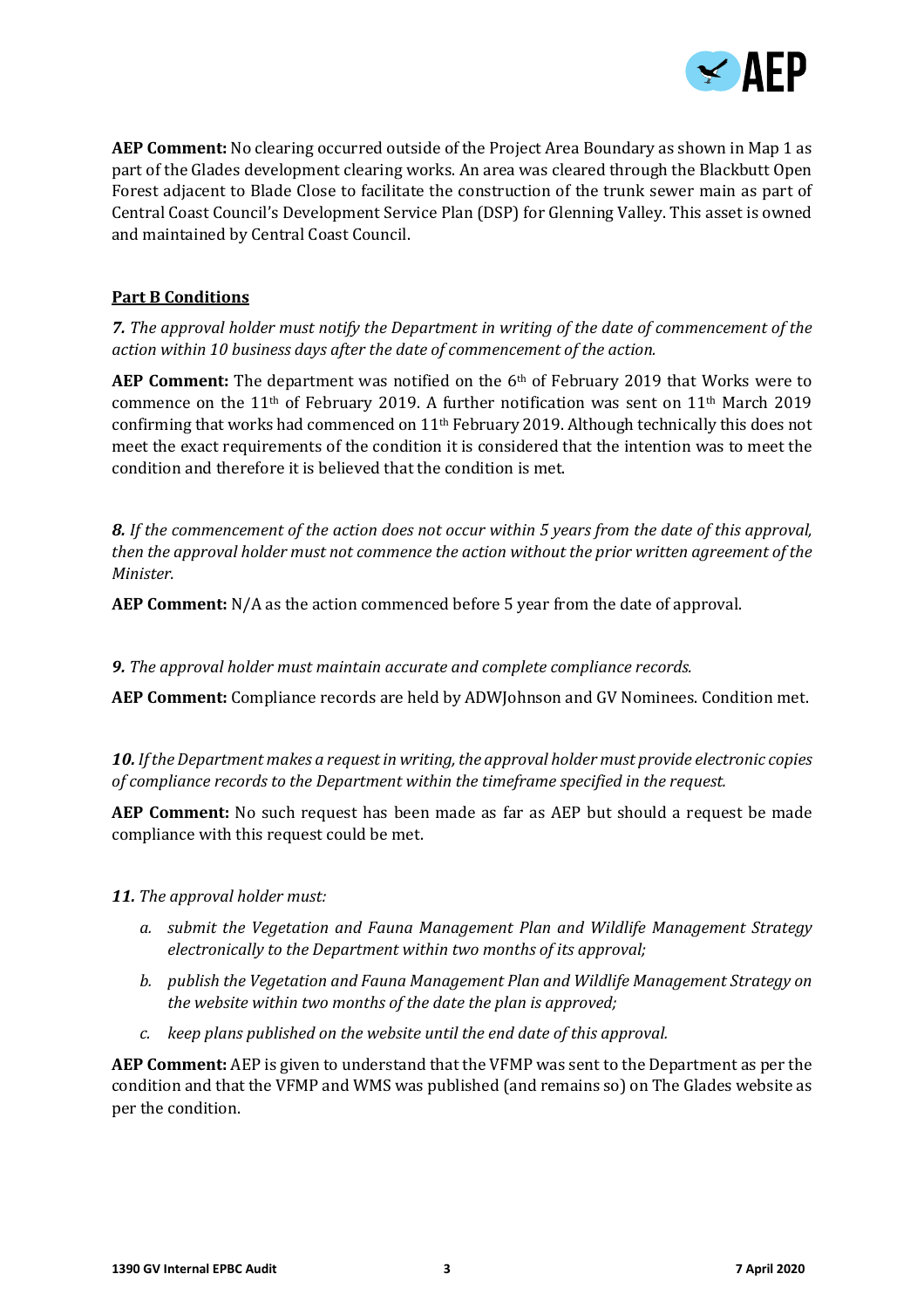

*12. The approval holder must prepare a compliance report for each 12 month period following the date of commencement of the action, or as otherwise agreed to in writing by the Minister. The approval holder must:*

- *a. publish each compliance report on the website within 60 business days following the relevant 12 month period;*
- *b. notify the Department by email that a compliance report has been published on the website within five business days of the date of publication;*
- *c. keep all compliance reports publicly available on the website until this approval expires;*
- *d. exclude or redact sensitive ecological data from compliance reports published on the website; and*
- *e. where any sensitive ecological data has been excluded from the version published, submit the full compliance report to the Department within 5 business days of publication.*

**AEP Comment:** This document has been produced to meet this condition and will be published on The Glades website as required by the condition.

*13. The approval holder must notify the Department in writing of any: incident; non-compliance with the conditions; or non-compliance with the commitments made in plans. The notification must be given as soon as practicable, and no later than two business days after becoming aware of the incident or non-compliance. The notification must specify:*

- *a. the condition which is or may be in breach; and*
- *b. a short description of the incident and/or non-compliance.*

*14. The approval holder must provide to the Department the details of any incident or noncompliance with the conditions or commitments made in plans as soon as practicable and no later than 10 business days after becoming aware of the incident or non-compliance, specifying:*

- *a. any corrective action or investigation which the approval holder has already taken or intends to take in the immediate future;*
- *b. the potential impacts of the incident or non-compliance; and*
- *c. the method and timing of any remedial action that will be undertaken by the approval holder.*

**AEP Comment:** AEP is unaware of any non-compliance issues relating to the conditions and as such these conditions are not applicable at this time.

*15. The approval holder must ensure that independent audits of compliance with the conditions are conducted for the 12 month period from 30 November 2018 and for every subsequent 12 month period, or as otherwise requested in writing by the Minister.*

**AEP Comment:** The Independent report covering 30 November 2018 to 30 November 2019 is completed and currently with the Department awaiting approval before being placed upon The Glades website.